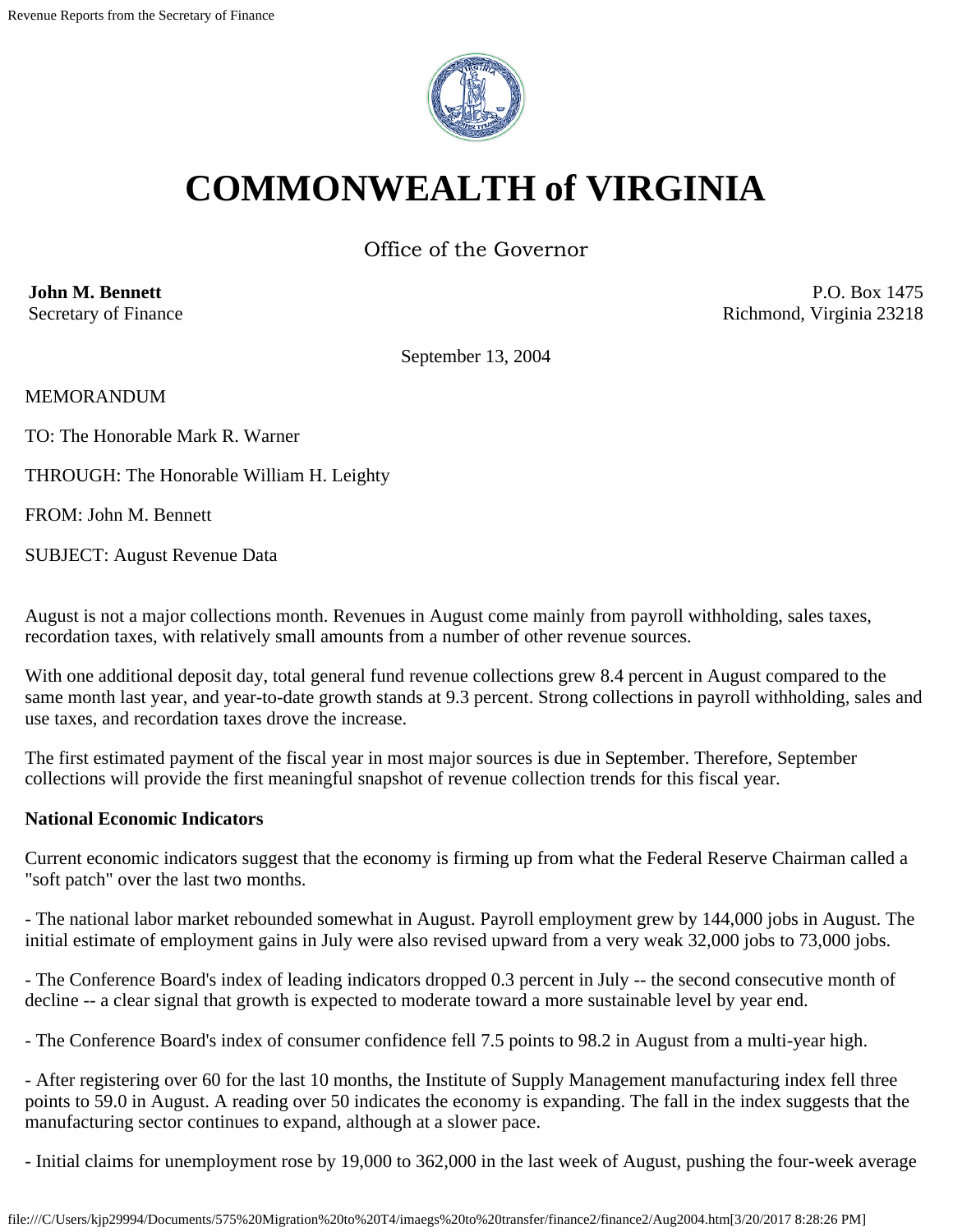up to 343,000. About half of the increase was due to Hurricane Charley.

- As expected, the Federal Reserve raised the federal funds rate target 25 basis points to 1.5 percent at its August meeting.

## **Virginia Economy**

In Virginia, payroll employment grew by 2.6 percent in July compared to the same month in the prior year. Northern Virginia payrolls grew by 3.2 percent - a healthy level - but significantly below the 4 percent growth averaged between January and June. Employment in Hampton Roads grew 1.3 percent, and employment in Richmond and Western Virginia increased 1.5 percent in July. Growth in the balance of the state was also positive.

The Virginia Leading Economic Index increased 0.5 percent in July. The Virginia-based components of the index automobile registrations, building permits, and initial unemployment claims - all improved. The U.S. Leading Index was the only negative factor in the index.

### **August Revenue Collections**

With one additional deposit day, total general fund revenue collections grew 8.4 percent in August compared to the same month last year. Strong collections in payroll withholding, sales and use taxes, and recordation taxes drove the increase. Year-to-date growth stands at 9.3 percent.

*Individual Income Tax Withholding (62% of general fund revenues):* With one more deposit day than August of last year, collections in withholding grew 12.2 percent in August. Year-to-date withholding growth is 9.2 percent -- ahead of the 4.6 percent growth required to meet the annual forecast.

*Individual Income Tax Nonwithholding (12% of general fund revenues):* The first estimated payment for fiscal year 2005 is due September 15. Therefore, collections in this source are not yet significant.

About \$34.7 million in nonwitholding payments were collected in August - about \$8.2 million more than was collected last August. Most of the increase seems to be attributable to early filings of estimated payments for the quarter. Fiscal year-to-date, \$63.6 million has been collected, compared with \$46.5 million during the same period last year.

*Individual Income Tax Refunds:* The Tax Department issued \$38.1 million in individual income tax refunds in August, compared with \$35.4 million in August of last year. Most refunds issued in August are to taxpayers who had requested extensions and are now filing returns for tax year 2003.

Fiscal year-to-date, \$66.8 million in refunds has been issued, compared with \$65.6 million in the same period last year.

*Sales Tax (22% of general fund revenues):* Collections of sales and use taxes grew 8.6 percent in August. Year-to-date sales tax collections are 7.4 percent above the same period last year.

#### **Other Revenue Sources**

The following list provides data on August collections of other tax collections:

|                                                   | <b>Year-to-Date</b> | <b>Required to</b><br><b>Meet Estimate</b> |
|---------------------------------------------------|---------------------|--------------------------------------------|
| Corporate Income Taxes (3.0% GF revenues)         | 187.5%              | $-4.2\%$                                   |
| Insurance Premiums Taxes (3.0% GF revenues)       | 36.0%               | 8.5                                        |
| $ABC$ Taxes (1.1% GF revenues)                    | $-3.8\%$            | $-8.7\%$                                   |
| Public Service Corporations (0.7% GF<br>revenues) | 17.1%               | $-0.7\%$                                   |
|                                                   |                     |                                            |